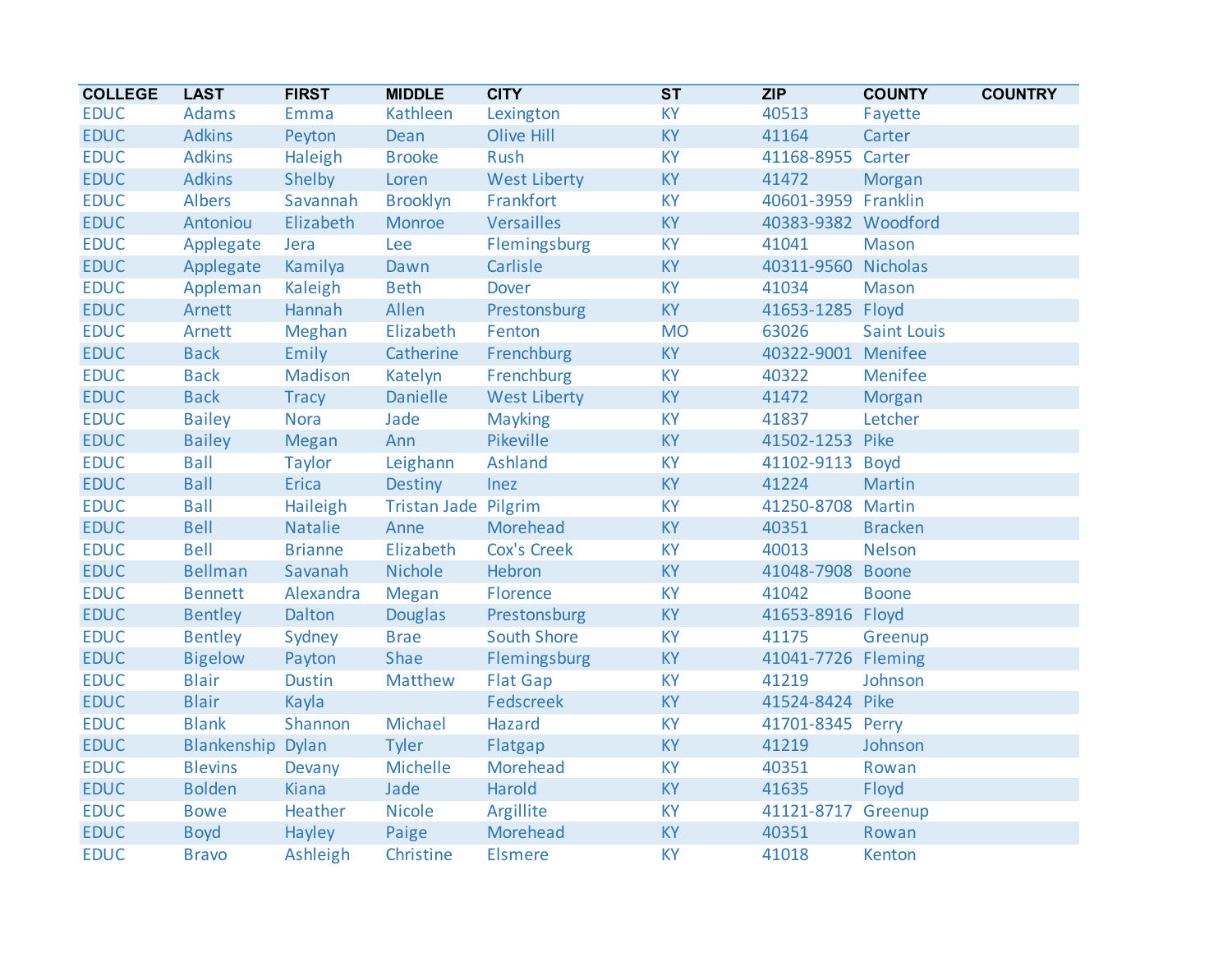| <b>EDUC</b> | <b>Brown</b>     | <b>Destiny</b>  | Faith          | <b>Bays</b>           | <b>KY</b> | 41310-9501 Breathitt |                       |
|-------------|------------------|-----------------|----------------|-----------------------|-----------|----------------------|-----------------------|
| <b>EDUC</b> | <b>Brown</b>     | Lacey           | <b>Nicole</b>  | Liberty               | <b>KY</b> | 42539-7238 Casey     |                       |
| <b>EDUC</b> | <b>Brunson</b>   | Victoria        | <b>Kelly</b>   | Morehead              | <b>KY</b> | 40351                | Rowan                 |
| <b>EDUC</b> | <b>Bryant</b>    | Meghan          | Reece          | <b>Martin</b>         | <b>KY</b> | 41649-8060 Floyd     |                       |
| <b>EDUC</b> | <b>Buckle</b>    | <b>Brooklyn</b> | Patterson      | Lucasville            | OH        | 45648-8537 Scioto    |                       |
| <b>EDUC</b> | <b>Buckley</b>   | Cheyanne        | <b>Nicole</b>  | Wallingford           | <b>KY</b> | 41093-8742 Fleming   |                       |
| <b>EDUC</b> | <b>Burchett</b>  | Haley           | <b>Brooke</b>  | Wittensville          | <b>KY</b> | 41274-9050 Johnson   |                       |
| <b>EDUC</b> | <b>Butler</b>    | Kenadie         | Victoria       | Morehead              | <b>KY</b> | 40351                | Rowan                 |
| <b>EDUC</b> | <b>Buttry</b>    | Steven          | H              | Paris                 | <b>KY</b> | 40361-9547 Bourbon   |                       |
| <b>EDUC</b> | Campbell         | Elizabeth       | Ann            | Maysville             | <b>KY</b> | 41056                | <b>Mason</b>          |
| <b>EDUC</b> | <b>Carloftis</b> | <b>Ellie</b>    | Jane           | Corbin                | <b>KY</b> | 40701                | Whitley               |
| <b>EDUC</b> | Casey            | <b>Daniel</b>   | Joseph         | Staffordsville        | <b>KY</b> | 41256-9117 Johnson   |                       |
| <b>EDUC</b> | Castle           | Lakann          | Elizabeth      | Lexington             | <b>KY</b> | 40515-5120 Fayette   |                       |
| <b>EDUC</b> | Caudill          | Emiley          | Cate           | <b>Mc Dowell</b>      | <b>KY</b> | 41647-0136 Floyd     |                       |
| <b>EDUC</b> | Chaney           | Emily           | Ann            | Clearfield            | <b>KY</b> | 40313                | Rowan                 |
| <b>EDUC</b> | <b>Charles</b>   | Haleigh         | Morgan         | Pikeville             | <b>KY</b> | 41501-3823 Pike      |                       |
| <b>EDUC</b> | <b>Clark</b>     | Megan           | Lee            | Vanceburg             | <b>KY</b> | 41179-7567 Lewis     |                       |
| <b>EDUC</b> | Cochran          | Jacob           | Taylor         | Hagerhil              | <b>KY</b> | 41222                | Johnson               |
| <b>EDUC</b> | <b>Collins</b>   | Zachary         | Caleb          | Paintsville           | <b>KY</b> | 41240-1303 Johnson   |                       |
| <b>EDUC</b> | <b>Collins</b>   | <b>Katlin</b>   | Rose           | <b>Dwarf</b>          | <b>KY</b> | 41739                | Perry                 |
| <b>EDUC</b> | Collison         | Makennah        | Arianna        | Mt. Sterling          | <b>KY</b> | 40353                | Montgomery            |
| <b>EDUC</b> | Combs            | Gabrielle       | <b>Brandi</b>  | <b>Hazard</b>         | <b>KY</b> | 41701-6782 Perry     |                       |
| <b>EDUC</b> | Cook             | <b>Dorian</b>   | Rae            | Edgewood              | <b>KY</b> | 41018-2604 Kenton    |                       |
| <b>EDUC</b> | Cook             | <b>Taylor</b>   | Sue            | Wheelersburg          | OH        | 45694                | <b>Scioto</b>         |
| <b>EDUC</b> | Cooper           | Candice         | Lynn           | Garrison              | <b>KY</b> | 41141-0592 Lewis     |                       |
| <b>EDUC</b> | Cornette         | Adam            | Lindsey        | Louisa                | <b>KY</b> | 41230-7511 Lawrence  |                       |
| <b>EDUC</b> | Coulter          | <b>Destinee</b> | Faith          | <b>Bloomfield</b>     | <b>KY</b> | 40008-9437 Nelson    |                       |
| <b>EDUC</b> | Covington        | Eden            | Lee            | <b>Mount Sterling</b> | <b>KY</b> |                      | 40353-8302 Montgomery |
| <b>EDUC</b> | Cox              | Alexandra       | Patricia       | Clearfield            | <b>KY</b> | 40313-9761 Rowan     |                       |
| <b>EDUC</b> | Crace            | Linda           | Kaylyn         | Salyersville          | <b>KY</b> | 41465-7146 Magoffin  |                       |
| <b>EDUC</b> | Creech           | <b>Maggie</b>   | Yvonne         | <b>Hazel Green</b>    | <b>KY</b> | 41332-0236 Wolfe     |                       |
| <b>EDUC</b> | Crum             | Julia           | M              | Inez                  | <b>KY</b> | 41224-1399 Martin    |                       |
| <b>EDUC</b> | <b>Cummings</b>  | Abigail         | Grace          | Ashland               | <b>KY</b> | 41102-5673 Boyd      |                       |
| <b>EDUC</b> | <b>Daniels</b>   | Erika           | LeAnn          | Grayson               | <b>KY</b> | 41143                | Carter                |
| <b>EDUC</b> | <b>Darnell</b>   | Hannah          | <b>Sueanne</b> | Greenup               | <b>KY</b> | 41144-6037 Greenup   |                       |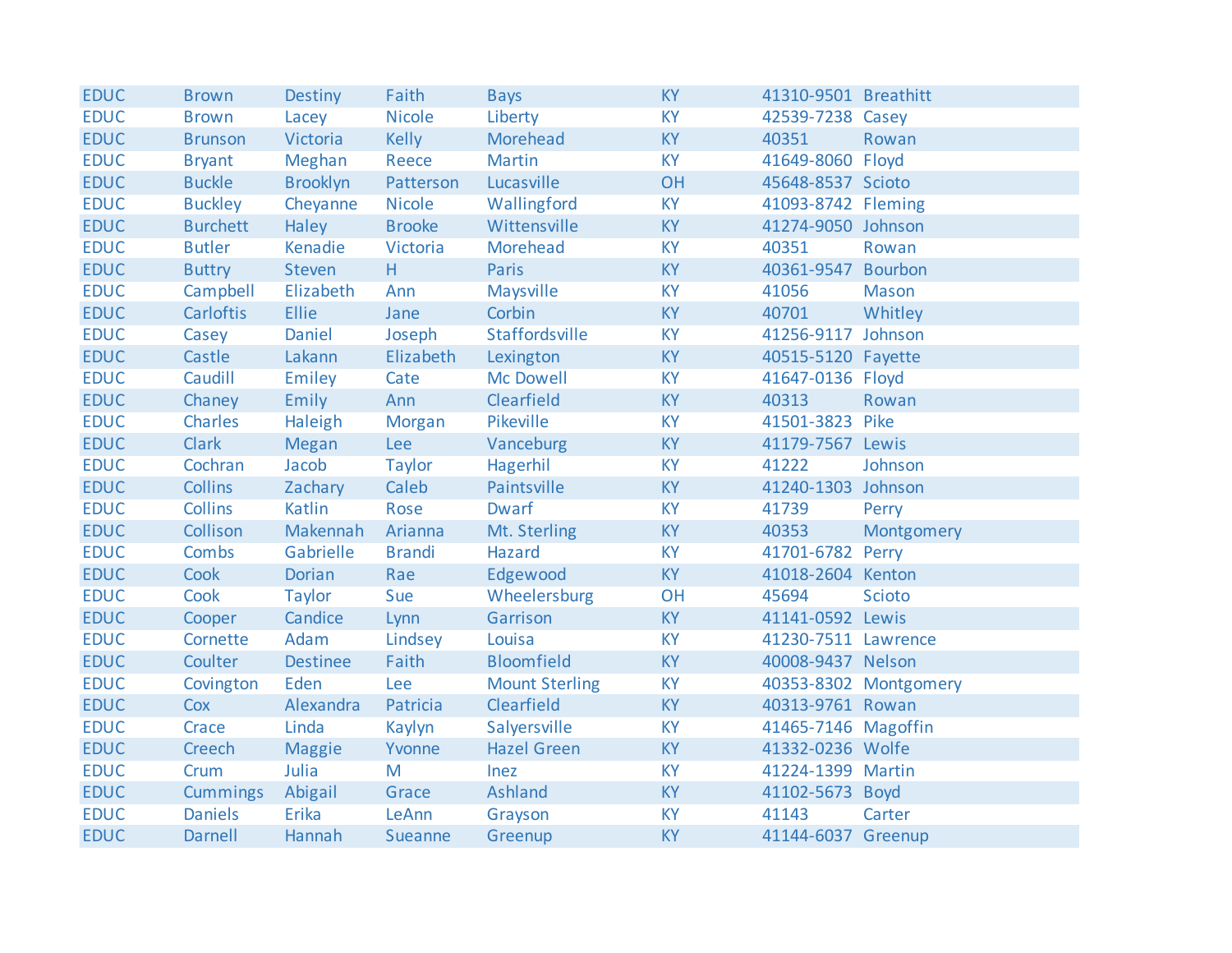| <b>EDUC</b> | <b>Davis</b>   | <b>Marigrace</b> | Lyneise         | <b>Olive Hill</b>   | <b>KY</b> | 41164-8410 Carter      |                |
|-------------|----------------|------------------|-----------------|---------------------|-----------|------------------------|----------------|
| <b>EDUC</b> | Diekroeger     | Alexis           | Jordan          | Wildwood            | <b>MO</b> | 63005-7039 Saint Louis |                |
| <b>EDUC</b> | <b>Dixon</b>   | Jake             | <b>Mickenly</b> | Ashland             | KY        | 41102                  | <b>Boyd</b>    |
| <b>EDUC</b> | <b>Dixon</b>   | <b>Taylor</b>    | Whitfield       | Winchester          | KY        | 40391-7850 Clark       |                |
| <b>EDUC</b> | <b>Dumaine</b> | Cody             | Joseph          | Flatwoods           | <b>KY</b> | 41139-1356 Greenup     |                |
| <b>EDUC</b> | Eddington      | Morgan           | McKenzie        | Hazard              | <b>KY</b> | 41701-5401 Perry       |                |
| <b>EDUC</b> | Emnett         | Grace            |                 | Lucasville          | <b>OH</b> | 45648-9012 Scioto      |                |
| <b>EDUC</b> | Endicott       | <b>Nickolas</b>  | Llyod           | <b>Ashland</b>      | KY        | 41102-4526 Boyd        |                |
| <b>EDUC</b> | Fairchild      | Leah             | Faith           | <b>Oil Springs</b>  | KY        | 41238-9083 Johnson     |                |
| <b>EDUC</b> | Fallon         | Hanna            | Marie           | Louisville          | KY        | 40214                  | Jefferson      |
| <b>EDUC</b> | Ferguson       | Alexis           | <b>Brooke</b>   | Morehead            | KY        | 40351                  | Rowan          |
| <b>EDUC</b> | <b>Fields</b>  | Lauren           | Elizabeth       | <b>Coal Grove</b>   | OH        | 45638                  | Lawrence       |
| <b>EDUC</b> | Finnell        | Madyson          | Laci            | Independence        | KY        | 41051-8615 Kenton      |                |
| <b>EDUC</b> | Fleming        | Stephanie        | Kaye            | Whitesburg          | <b>KY</b> | 41858-8571 Letcher     |                |
| <b>EDUC</b> | Florence       | Mackenzie        | Paige           | Lexington           | <b>KY</b> | 40515                  | Fayette        |
| <b>EDUC</b> | Fraley         | Mary             | <b>Kaitlin</b>  | <b>Sandy Hook</b>   | KY        | 41171                  | <b>Elliott</b> |
| <b>EDUC</b> | Franklin       | Sarah            | Elizabeth       | <b>Taylorsville</b> | KY        | 40071-7991 Spencer     |                |
| <b>EDUC</b> | Frederick      | Rachael          | <b>Frances</b>  | Nicholasville       | KY        | 40356-1664 Jessamine   |                |
| <b>EDUC</b> | Fugate         | <b>Alexis</b>    | Raegan          | Morehead            | KY        | 40351                  | Rowan          |
| <b>EDUC</b> | Fultz          | Cassidy          | <b>Brenae</b>   | Flatwoods           | KY        | 41139-1716 Greenup     |                |
| <b>EDUC</b> | Gallaher       | Leslie           | <b>Nicole</b>   | Ashland             | KY        | 41102                  | <b>Boyd</b>    |
| <b>EDUC</b> | Gamble         | <b>Darren</b>    | <b>Blake</b>    | <b>Oil Springs</b>  | KY        | 41238-9115 Johnson     |                |
| <b>EDUC</b> | Gartin         | Linda            | Sue             | Louisa              | <b>KY</b> | 41230-6601 Lawrence    |                |
| <b>EDUC</b> | Gervacio       | Izabella         | <b>Brooke</b>   | Perryville          | KY        | 40468-1119 Boyle       |                |
| <b>EDUC</b> | Gibson         | Maekayla         | Faith           | Winchester          | <b>KY</b> | 40391-2953 Clark       |                |
| <b>EDUC</b> | Gilbert        | Lexan            | Loren           | <b>Salt Lick</b>    | KY        | 40371                  | <b>Bath</b>    |
| <b>EDUC</b> | Gillum         | Kendra           | Renee           | Flatwoods           | KY        | 41139-1115 Greenup     |                |
| <b>EDUC</b> | Gocke          | Lindsey          | Michelle        | Louisville          | KY        | 40242-3809 Jefferson   |                |
| <b>EDUC</b> | Goff           | Tiffany          | Michelle        | Campton             | KY        | 41301                  | Wolfe          |
| <b>EDUC</b> | Goodman        | Jordan           | Delaney         | Grayson             | KY        | 41143                  | Carter         |
| <b>EDUC</b> | Graham         | Madison          | <b>Marie</b>    | Greenup             | KY        | 41144-7935 Greenup     |                |
| <b>EDUC</b> | Green          | Savannah         | Ε.              | Winchester          | KY        | 40391-9684 Clark       |                |
| <b>EDUC</b> | Griffith       | Madison          |                 | Ironton             | OH        | 45638-2657 Lawrence    |                |
| <b>EDUC</b> | Grossman       | <b>Kelsey</b>    | <b>Barbra</b>   | Union               | KY        | 41019                  | Kenton         |
| <b>EDUC</b> | Hall           | Jodi             | <b>Auburn</b>   | Raven               | <b>KY</b> | 41861                  | <b>Knott</b>   |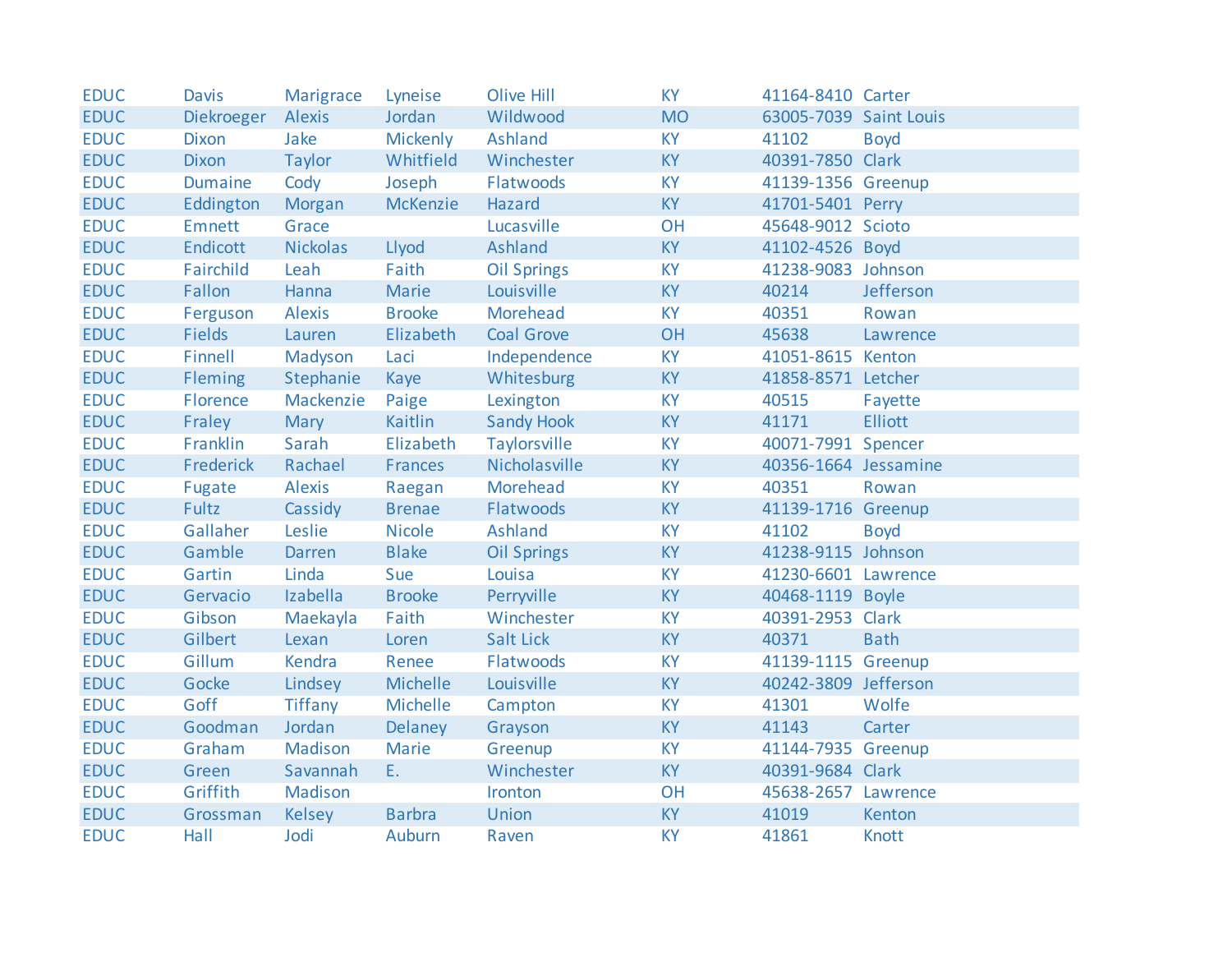| <b>EDUC</b> | <b>Halsey</b>        | <b>Alexis</b>   | <b>Brooke</b> | Jackson               | <b>KY</b> | 41339-9694 Breathitt  |                       |
|-------------|----------------------|-----------------|---------------|-----------------------|-----------|-----------------------|-----------------------|
| <b>EDUC</b> | Hammond              | Jacob           | Scott         | Monticello            | <b>KY</b> | 42633-3827 Wayne      |                       |
| <b>EDUC</b> | Hammonds Anthony     |                 | Wayne         | Paintsville           | <b>KY</b> | 41240-1110 Johnson    |                       |
| <b>EDUC</b> | Hampton              | <b>Krista</b>   | Leigh         | Virgie                | <b>KY</b> | 41572                 | Pike                  |
| <b>EDUC</b> | Hanshaw              | Rachel          | Grace         | <b>Ashland</b>        | <b>KY</b> | 41102-8021 Boyd       |                       |
| <b>EDUC</b> | Harmon               | Hannah          | Suzanne       | Owingsville           | <b>KY</b> | 40360                 | <b>Bath</b>           |
| <b>EDUC</b> | Hazlette             | Phillip         | $\mathsf{A}$  | Paintsville           | KY        | 41240                 | Johnson               |
| <b>EDUC</b> | Helterbrand Chelsea  |                 | Leann         | Morehead              | <b>KY</b> | 40351                 | Rowan                 |
| <b>EDUC</b> | <b>Highley</b>       | Emily           | Elizabeth     | Owingsivlle           | KY        | 40360                 | <b>Bath</b>           |
| <b>EDUC</b> | Hollon               | Chase           | Lawrence      | <b>Mount Sterling</b> | <b>KY</b> |                       | 40353-0362 Montgomery |
| <b>EDUC</b> | <b>Hollon</b>        | Alexander       | Mathew        | Morehead              | <b>KY</b> | 40351                 | Rowan                 |
| <b>EDUC</b> | Horn                 | Rachel          | Elizabeth     | Pikeville             | <b>KY</b> | 41501-0000            | Pike                  |
| <b>EDUC</b> | Howard               | Carlee          | D             | Salyersville          | KY        | 41465                 | Magoffin              |
| <b>EDUC</b> | Howie                | <b>Taelor</b>   | Alisabeth     | Richmond              | <b>KY</b> | 40475-3220 Madison    |                       |
| <b>EDUC</b> | Irabaruta            | Aquilla         |               | Louisville            | <b>KY</b> | 40214-5442 Jefferson  |                       |
| <b>EDUC</b> | Ison                 | Hannah          | Mae           | <b>Sandy Hook</b>     | <b>KY</b> | 41171-7733 Elliott    |                       |
| <b>EDUC</b> | Jackson              | Hope            |               | Olive Hill            | <b>KY</b> | 41164                 | Carter                |
| <b>EDUC</b> | Jacobs               | Cameron         | <b>Tyler</b>  | Hindman               | <b>KY</b> | 41822-8914 Knott      |                       |
| <b>EDUC</b> | Jarrell              | Haleigh         | Lynnette      | Inez                  | <b>KY</b> | 41224-0000 Martin     |                       |
| <b>EDUC</b> | Jerantowski Michelle |                 |               | Lemont                | IL.       | 60439-8523 Cook       |                       |
| <b>EDUC</b> | Jessie               | <b>Brianna</b>  | Faith         | Morehead              | KY        | 40351                 | Rowan                 |
| <b>EDUC</b> | Jewell               | JanaLea         | Michael       | <b>Salt Lick</b>      | <b>KY</b> | 40371-8722 Bath       |                       |
| <b>EDUC</b> | Jobe                 | <b>Ryleigh</b>  | $\mathsf{C}$  | Grayson               | <b>KY</b> | 41143                 | Carter                |
| <b>EDUC</b> | Johnson              | Hayden          | Michele       | South Point           | OH        | 45680-7757 Lawrence   |                       |
| <b>EDUC</b> | Johnson              | Joanna          | Grace         | Salyersville          | <b>KY</b> | 41465                 | Magoffin              |
| <b>EDUC</b> | Johnson              | <b>Dustin</b>   | Squire        | <b>Buckhorn</b>       | <b>KY</b> | 41721                 | Perry                 |
| <b>EDUC</b> | Johnson              | Morgan          | Lee           | Orlando               | <b>KY</b> | 40460-9027 Rockcastle |                       |
| <b>EDUC</b> | Johnson              | Savannah        | Marie         | Morehead              | <b>KY</b> | 40351                 | Rowan                 |
| <b>EDUC</b> | Jolly                | <b>Brittany</b> | M             | Wallingford           | <b>KY</b> | 41093-8709 Fleming    |                       |
| <b>EDUC</b> | Jordan               | Peyton          | A             | <b>Point Pleasant</b> | <b>WV</b> | 25550-3050 Mason      |                       |
| <b>EDUC</b> | Jouett               | Adia            | Gabrielle     | <b>Mount Sterling</b> | <b>KY</b> |                       | 40353-1411 Montgomery |
| <b>EDUC</b> | Kelsch               | Madison         | Paige         | Augusta               | <b>KY</b> | 41002-1173 Bracken    |                       |
| <b>EDUC</b> | <b>King</b>          | Savanna         | Grace         | Owingsville           | <b>KY</b> | 40360-9008 Bath       |                       |
| <b>EDUC</b> | <b>Kinney</b>        | Victoria        | Mashari       | Morehead              | <b>KY</b> | 40351-8766 Rowan      |                       |
| <b>EDUC</b> | Lanning              | Katelyn         | Elizabeth     | Salyersville          | <b>KY</b> | 41465-1875 Magoffin   |                       |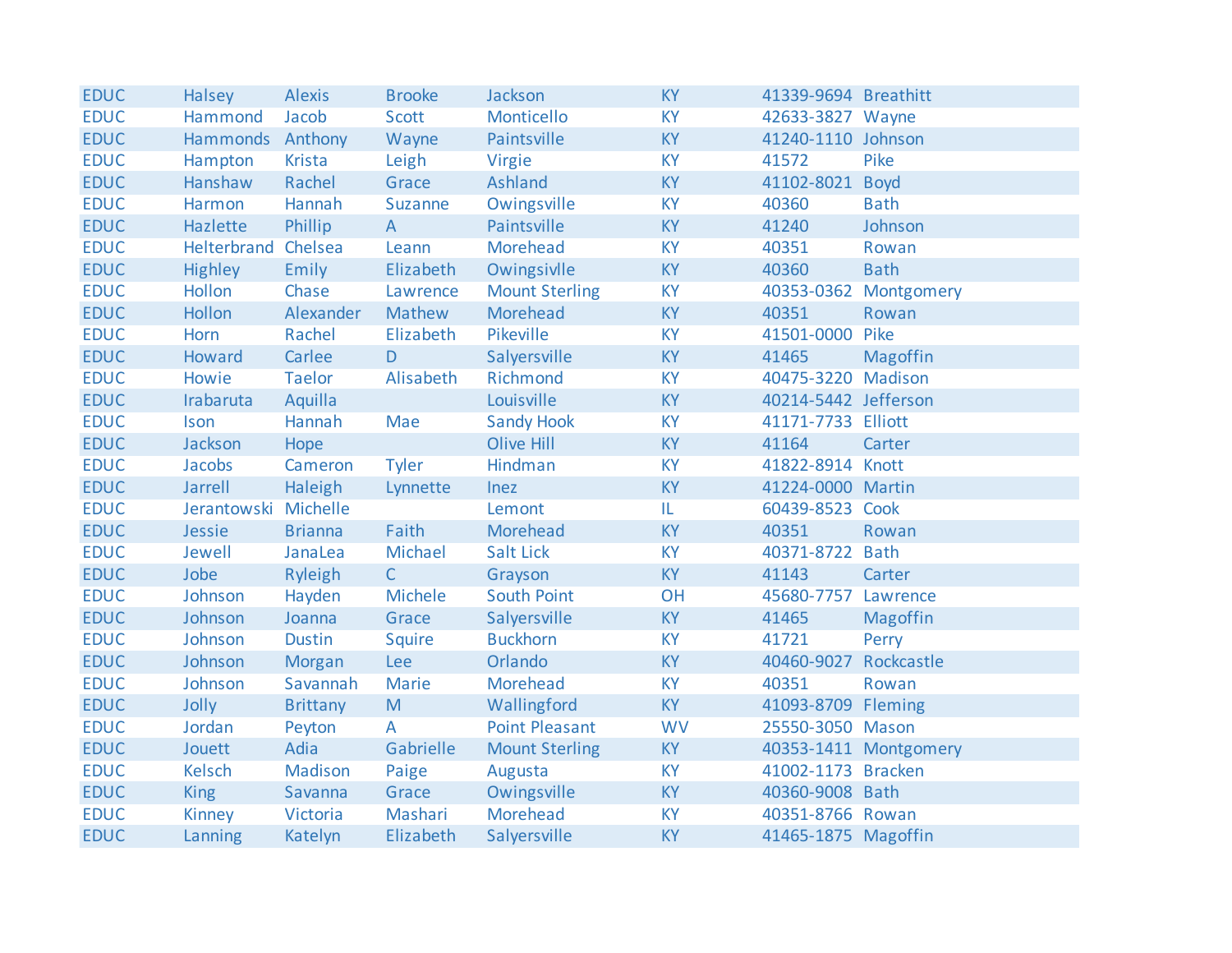| <b>EDUC</b> | Lawrence                 | Garrett         | D              | Louisville                | <b>KY</b> | 40272-4317 Jefferson |                  |
|-------------|--------------------------|-----------------|----------------|---------------------------|-----------|----------------------|------------------|
| <b>EDUC</b> | Layne                    | Teagan          | K.             | Hillsboro                 | <b>KY</b> | 41049-8826 Fleming   |                  |
| <b>EDUC</b> | Ledford                  | Laura           | Elizabeth      | Mt. Sterling              | KY        | 40353                | Montgomery       |
| <b>EDUC</b> | Little                   | <b>Brooklyn</b> | Taylor         | Clearfield                | <b>KY</b> | 40313                | <b>Breathitt</b> |
| <b>EDUC</b> | Little                   | <b>Megan</b>    | Camille        | Olive Hill                | KY        | 41164                | Carter           |
| <b>EDUC</b> | Little                   | Ashlea          | D.             | <b>Drift</b>              | KY        | 41619-9088 Floyd     |                  |
| <b>EDUC</b> | Looney                   | Kathryn         | Anne           | Russell                   | <b>KY</b> | 41169                | Greenup          |
| <b>EDUC</b> | Love                     | <b>Brandon</b>  | Jacob          | Maysville                 | KY        | 41056-9200 Mason     |                  |
| <b>EDUC</b> | Lowe                     | <b>Emilee</b>   |                | Lexington                 | <b>KY</b> | 40505                | Fayette          |
| <b>EDUC</b> | Lowry                    | Alexandria      | Dawn           | Nicholasville             | KY        | 40356                | Jessamine        |
| <b>EDUC</b> | Lumpkins                 | Ashlynn         | Hope           | Beattyville               | <b>KY</b> | 41311                | Lee              |
| <b>EDUC</b> | Maggard                  | <b>Brianna</b>  | Shay           | <b>Sandy Hook</b>         | KY        | 41171                | <b>Elliott</b>   |
| <b>EDUC</b> | <b>Marcum</b>            | Madison         | <b>Terese</b>  | <b>Union</b>              | <b>KY</b> | 41091                | <b>Boone</b>     |
| <b>EDUC</b> | <b>Marcum</b>            | Allyson         | <b>Brooke</b>  | Louisa                    | KY        | 41230-9279 Lawrence  |                  |
| <b>EDUC</b> | <b>Martin</b>            | Stephanie       | $R_{\cdot}$    | Salt Lick                 | <b>KY</b> | 40371-8737 Bath      |                  |
| <b>EDUC</b> | <b>Martin</b>            | Elizabeth       | <b>Nicole</b>  | Raceland                  | <b>KY</b> | 41169-1066 Greenup   |                  |
| <b>EDUC</b> | Mayabb                   | <b>Tayler</b>   | Carin          | Campton                   | KY        | 41301                | Wolfe            |
| <b>EDUC</b> | Maynard                  | <b>Alexis</b>   | <b>Brooke</b>  | Flatwoods                 | <b>KY</b> | 41139-0000 Greenup   |                  |
| <b>EDUC</b> | Maynard                  | Kenna           | Rayanne        | Morehead                  | KY        | 40351                | Rowan            |
| <b>EDUC</b> | <b>McAfee</b>            | Kinsey          | Elizabeth      | Westfield                 | IN        | 46074-9754 Hamilton  |                  |
| <b>EDUC</b> | McCormick Austin         |                 | $\mathsf{R}$   | Winchester                | OH        | 45697-9760 Adams     |                  |
| <b>EDUC</b> | <b>McFarland</b>         | Aubrey          | <b>Nicole</b>  | <b>Peebles</b>            | OH        | 45660                | Adams            |
| <b>EDUC</b> | <b>McFarlin</b>          | April           | А.             | <b>Ashland</b>            | <b>KY</b> | 41102                | <b>Boyd</b>      |
| <b>EDUC</b> | <b>McGlone</b>           | Kathryn         | Elizabeth      | Ashland                   | KY        | 41101-3485           | <b>Boyd</b>      |
| <b>EDUC</b> | <b>McGlone</b>           | Haleigh         | M              | Tollesboro                | <b>KY</b> | 41189-8918 Lewis     |                  |
| <b>EDUC</b> | <b>McKay</b>             | Victoria        | Ann            | Maysville                 | KY        | 41056-9005 Mason     |                  |
| <b>EDUC</b> | <b>McKinney</b>          | Ashley          | Michelle       | Somerset                  | <b>KY</b> | 42501                | Pulaski          |
| <b>EDUC</b> | Meade                    | <b>Brianna</b>  | Michelle       | Greenup                   | KY        | 41144                | Greenup          |
| <b>EDUC</b> | <b>Mendes</b>            | Samantha        | N              | Prestonsburg              | <b>KY</b> | 41653                | Floyd            |
| <b>EDUC</b> | <b>Messer</b>            | Haley           | <b>Brynne</b>  | Grayson                   | <b>KY</b> | 41143                | Carter           |
| <b>EDUC</b> | Metz                     | Jewelia         | Marie          | Harrodsburg               | <b>KY</b> | 40330                | <b>Mercer</b>    |
| <b>EDUC</b> | <b>Miller</b>            | <b>Trinity</b>  | $\overline{A}$ | <b>Fairfield Township</b> | OH        | 45011-7145 Butler    |                  |
| <b>EDUC</b> | Milleson                 | <b>Trent</b>    | James          | Ironton                   | OH        | 45638-1052 Lawrence  |                  |
| <b>EDUC</b> | <b>Miracle</b>           | <b>Briana</b>   | Lynn           | Shelbiana                 | KY        | 41562-8117 Pike      |                  |
| <b>EDUC</b> | <b>Montgomery Alexis</b> |                 | <b>Taylor</b>  | Salyersville              | <b>KY</b> | 41465                | <b>Magoffin</b>  |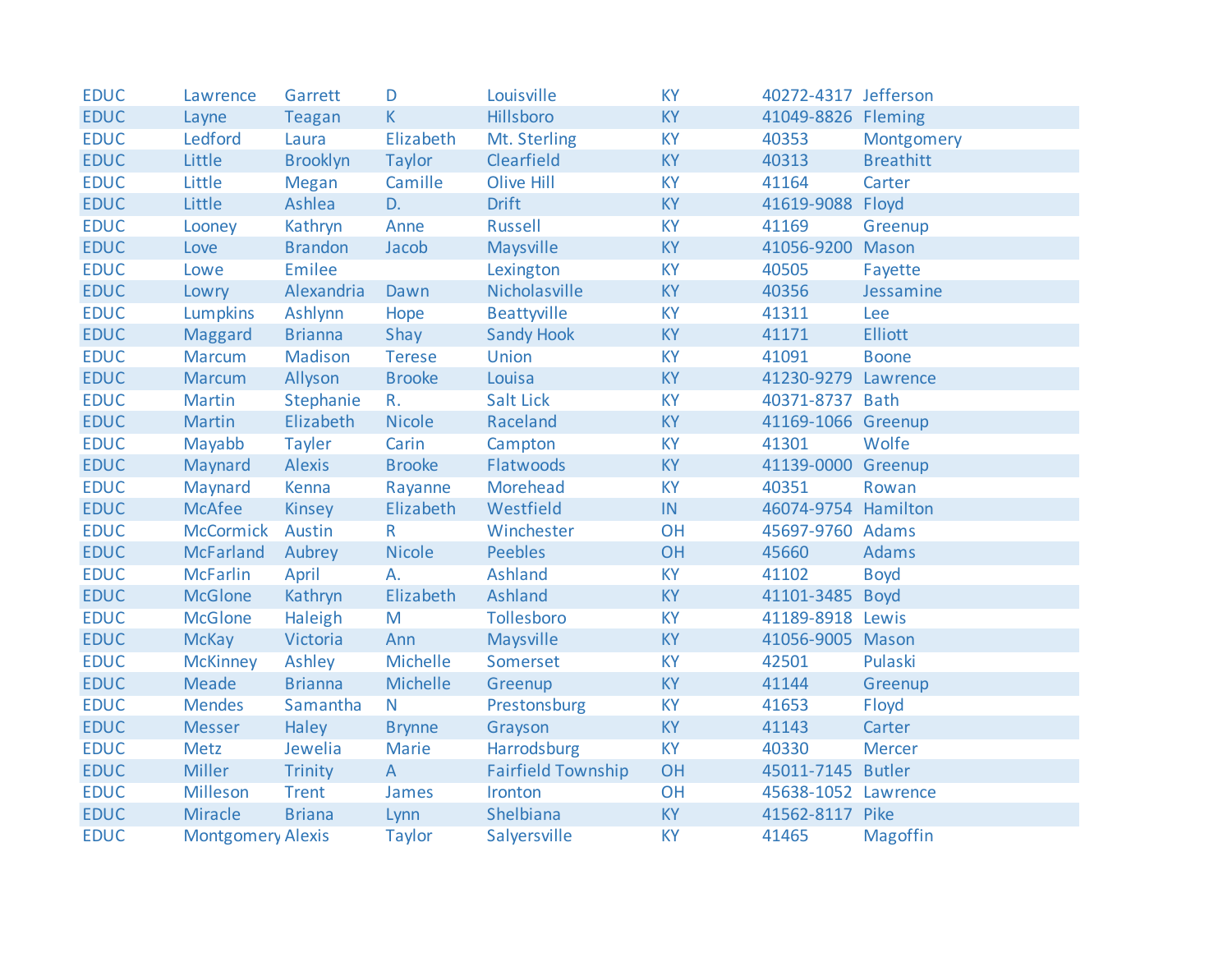| <b>EDUC</b> | Montgomery Jaylee |                | G                      | Salyersville        | <b>KY</b> | 41465-6675 Magoffin |                       |
|-------------|-------------------|----------------|------------------------|---------------------|-----------|---------------------|-----------------------|
| <b>EDUC</b> | <b>Morrison</b>   | Zoie           | Reagan                 | Harold              | <b>KY</b> | 41635               | Floyd                 |
| <b>EDUC</b> | <b>Napier</b>     | MacKenzie      | Hope                   | Frankfort           | <b>KY</b> | 40601-3937 Franklin |                       |
| <b>EDUC</b> | <b>Napier</b>     | Macie          | Marie                  | Harlan              | <b>KY</b> | 40831               | Harlan                |
| <b>EDUC</b> | O'Bryan           | Hannah         | G                      | Stambaugh           | <b>KY</b> | 41257-9304 Johnson  |                       |
| <b>EDUC</b> | Onorato           | Madison        | Reid                   | Winchester          | <b>KY</b> | 40391-2920 Clark    |                       |
| <b>EDUC</b> | Pargen            | <b>Bethany</b> | Jane                   | Jeffersonville      | <b>KY</b> |                     | 40337-9368 Montgomery |
| <b>EDUC</b> | Patrick           | Alley          | Rhiannon               | Salyersville        | <b>KY</b> | 41465-6713 Magoffin |                       |
| <b>EDUC</b> | Patton            | Haley          | Renee                  | Salyersville        | <b>KY</b> | 41465               | Magoffin              |
| <b>EDUC</b> | Pelphrey          | <b>McKenna</b> | Grace                  | River               | <b>KY</b> | 41254               | Johnson               |
| <b>EDUC</b> | Pendleton         | Grace          | Ann                    | Monticello          | <b>KY</b> | 42633-7434 Wayne    |                       |
| <b>EDUC</b> | Perry             | Layla          | Jade                   | <b>West Liberty</b> | <b>KY</b> | 41472-9509 Morgan   |                       |
| <b>EDUC</b> | Pierce            | Janie          | L.                     | Alexandria          | <b>KY</b> | 41001-9165 Campbell |                       |
| <b>EDUC</b> | Prater            | Victoria       |                        | Mc Arthur           | OH        | 45651-8904 Vinton   |                       |
| <b>EDUC</b> | Pribble           | Cassidy        | June                   | Manchester          | OH        | 45144-1330 Adams    |                       |
| <b>EDUC</b> | Price             | Elizabeth      | N.                     | Morehead            | <b>KY</b> | 40351-1059 Rowan    |                       |
| <b>EDUC</b> | Purdy             | Jessica        | Lynn                   | Morehead            | <b>KY</b> | 40351               | Rowan                 |
| <b>EDUC</b> | Rase              | Adyson         | <b>Beth</b>            | Wheelersburg        | OH        | 45694-8477 Scioto   |                       |
| <b>EDUC</b> | Rayburn           | Jasmine        | Gabrielle              | Olive Hill          | <b>KY</b> | 41164-8220 Carter   |                       |
| <b>EDUC</b> | <b>Reeves</b>     | <b>Mattie</b>  | <b>Briana</b>          | Ashland             | <b>KY</b> | 41101-0000 Boyd     |                       |
| <b>EDUC</b> | <b>Rice</b>       | Macy           | Marie                  | Ashland             | <b>KY</b> | 41102-5803 Boyd     |                       |
| <b>EDUC</b> | Richardson        | Kiley          | Marie                  | Fairfield           | OH        | 45014-2422 Butler   |                       |
| <b>EDUC</b> | <b>Riffe</b>      | Ashleigh       | <b>Brooke</b>          | <b>Ashland</b>      | <b>KY</b> | 41102-8597 Greenup  |                       |
| <b>EDUC</b> | Robinson          | Logan          | K.                     | <b>Stanton</b>      | <b>KY</b> | 40380-2301 Powell   |                       |
| <b>EDUC</b> | Robinson          | Sara           | <b>Beth</b>            | Morehead            | <b>KY</b> | 40351-0000 Rowan    |                       |
| <b>EDUC</b> | <b>Ross</b>       | <b>Kailee</b>  | Jo                     | Catlettsburg        | <b>KY</b> | 41129               | <b>Boyd</b>           |
| <b>EDUC</b> | <b>Ross</b>       | Samantha       | L.                     | <b>Mayslick</b>     | <b>KY</b> | 41055-8703 Mason    |                       |
| <b>EDUC</b> | Rump              | Julia          | Annmaire               | Covington           | <b>KY</b> | 41015-9319 Kenton   |                       |
| <b>EDUC</b> | Runyan            | Shannon        | Louise                 | Winchester          | OH        | 45697               | <b>Adams</b>          |
| <b>EDUC</b> | Ryan              | Alana          | <b>Danielle</b>        | Ashland             | <b>KY</b> | 41102               | <b>Boyd</b>           |
| <b>EDUC</b> | Ryan              | Lindsey        |                        | <b>Whitley City</b> | <b>KY</b> | 42653-6001 McCreary |                       |
| <b>EDUC</b> | Salmons           | Joshua         | Nathanial              | Grayson             | <b>KY</b> | 41143-0213 Carter   |                       |
| <b>EDUC</b> | <b>Salyers</b>    | Maddison       | Eva Ashleigh Flatwoods |                     | <b>KY</b> | 41139-1044 Greenup  |                       |
| <b>EDUC</b> | <b>Sammons</b>    | Raegan         | Cassidy                | Salyersville        | KY        | 41465-7463 Magoffin |                       |
| <b>EDUC</b> | Satterly          | Cheyanna       | <b>Nicole</b>          | Danville            | <b>KY</b> | 40422               | <b>Boyle</b>          |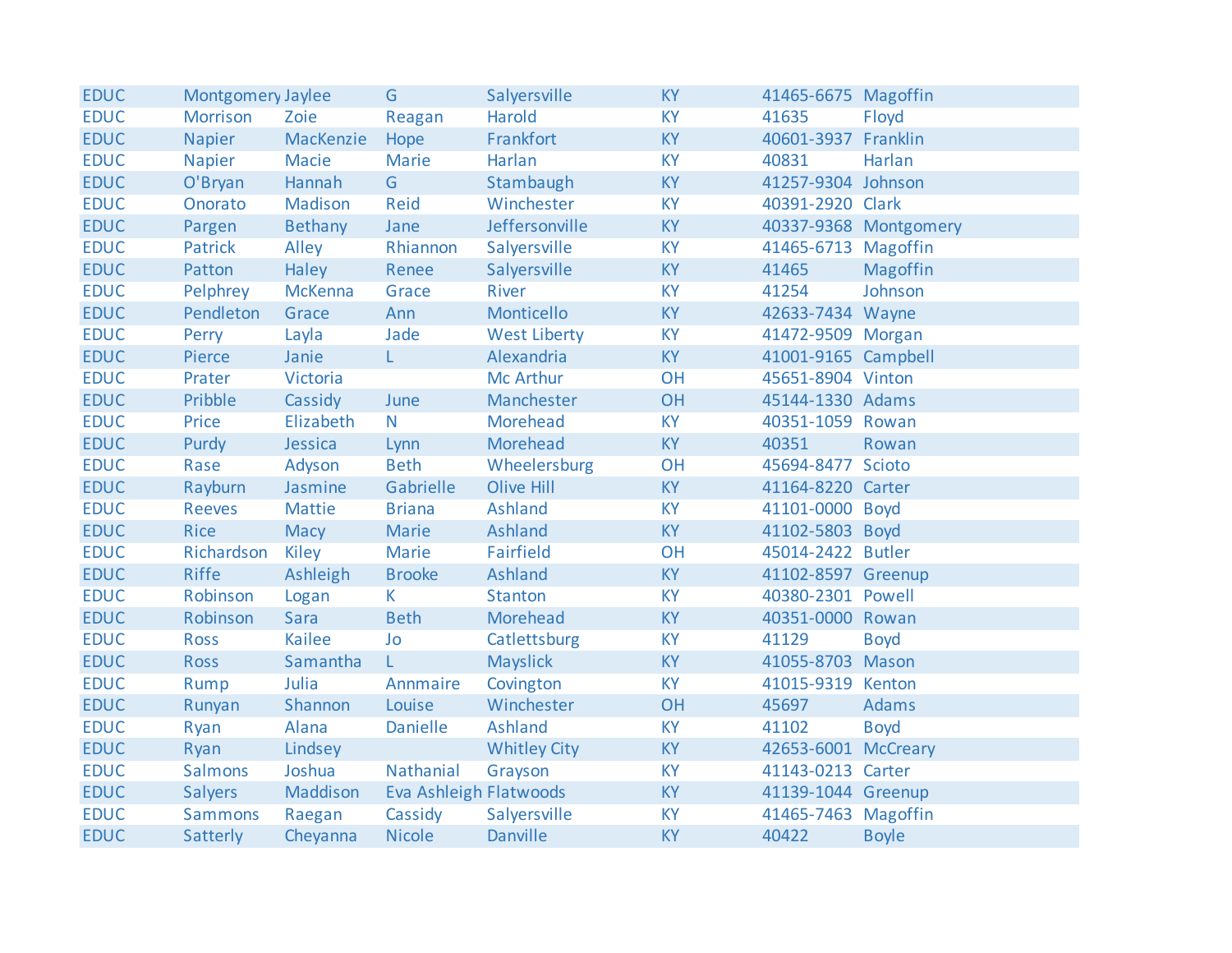| <b>EDUC</b> | Schindler        | <b>Brianna</b> | C               | Pikeville             | <b>KY</b> | 41501                | Pike                  |
|-------------|------------------|----------------|-----------------|-----------------------|-----------|----------------------|-----------------------|
| <b>EDUC</b> | Schwartz         | Hailey         |                 | Spencerville          | OH        | 45887-1283 Allen     |                       |
| <b>EDUC</b> | Seither          | Michael        | Philipp         | Paris                 | <b>KY</b> | 40361-2701 Bourbon   |                       |
| <b>EDUC</b> | Sewell           | Rudy           | $\mathsf{C}$    | Ashland               | <b>KY</b> | 41101-5143 Boyd      |                       |
| <b>EDUC</b> | Sexton           | Lacey          | Jolynne         | <b>West Liberty</b>   | KY        | 41472-7306 Morgan    |                       |
| <b>EDUC</b> | Shephard         | Abbey          | Jordan          | Lucasville            | OH        | 45648-8488 Scioto    |                       |
| <b>EDUC</b> | Shoemaker Ashton |                | B               | Morehead              | <b>KY</b> | 40351-8623 Rowan     |                       |
| <b>EDUC</b> | Slone            | <b>Billie</b>  | Lauren          | <b>Mount Sterling</b> | KY        |                      | 40353-7850 Montgomery |
| <b>EDUC</b> | Smith            | Houston        | Myri            | <b>Ashland</b>        | <b>KY</b> | 41102                | <b>Boyd</b>           |
| <b>EDUC</b> | Smith            | Nathan         | Carl            | Hazard                | KY        | 41701                | Perry                 |
| <b>EDUC</b> | Smith            | Jillian        | Marie           | Fostoria              | OH        | 44830                | Seneca                |
| <b>EDUC</b> | Spencer          | Mashayla       | Paige           | <b>Martin</b>         | KY        | 41649-1173 Floyd     |                       |
| <b>EDUC</b> | Spiritoso        | Connie         |                 | Union                 | KY        | 41091                | <b>Boone</b>          |
| <b>EDUC</b> | Spradlin         | Addison        | Sue-Ann         | <b>Stout</b>          | OH        | 45684                | Scioto                |
| <b>EDUC</b> | <b>Stanley</b>   | Emma           | Elaine          | <b>East Point</b>     | <b>KY</b> | 41216-8730 Johnson   |                       |
| <b>EDUC</b> | Stapleton        | Jocelyn        | <b>Brooke</b>   | <b>Nippa</b>          | <b>KY</b> | 41240-8701 Johnson   |                       |
| <b>EDUC</b> | <b>Steele</b>    | Margaret       | E.              | <b>Mount Sterling</b> | KY        | 40353                | Montgomery            |
| <b>EDUC</b> | <b>Stephens</b>  | Allison        | Paige           | <b>Rush</b>           | <b>KY</b> | 41168-0000 Boyd      |                       |
| <b>EDUC</b> | <b>Stevens</b>   | Katelyn        | B               | Morehead              | KY        | 40351-7843 Rowan     |                       |
| <b>EDUC</b> | <b>Stewart</b>   | Conner         | $\mathsf{D}$    | Sharpsburg            | KY        | 40374-0000 Bath      |                       |
| <b>EDUC</b> | <b>Stewart</b>   | Leslie         | <b>Danielle</b> | <b>Stanton</b>        | <b>KY</b> | 40380                | Powell                |
| <b>EDUC</b> | <b>Stone</b>     | Layken         | <b>Kennedy</b>  | Olive Hill            | KY        | 41164-0113 Carter    |                       |
| <b>EDUC</b> | Sweet            | Patricia       | Angie           | Mayslick              | KY        | 41055-9778 Mason     |                       |
| <b>EDUC</b> | <b>Tackett</b>   | Abigail        | Grace           | Olive Hill            | KY        | 41164-7443 Carter    |                       |
| <b>EDUC</b> | <b>Tackett</b>   | Grace          | Ann             | <b>Dorton</b>         | <b>KY</b> | 41520                | Pike                  |
| <b>EDUC</b> | <b>Tedesco</b>   | <b>Mary</b>    | Elizabeth       | Waynesville           | OH        | 45068-9113 Warren    |                       |
| <b>EDUC</b> | <b>Terrell</b>   | Julia          | Ann             | Louisville            | KY        | 40299                | Jefferson             |
| <b>EDUC</b> | Thompson         | Alyssa         | <b>Nicole</b>   | Pikeville             | <b>KY</b> | 41501-7006 Pike      |                       |
| <b>EDUC</b> | Toy              | Victoria       | $\mathsf{A}$    | <b>Mount Sterling</b> | KY        | 40353                | Montgomery            |
| <b>EDUC</b> | <b>Tucker</b>    | <b>Bradley</b> | David           | Hopkinsville          | <b>KY</b> | 42240-9225 Christian |                       |
| <b>EDUC</b> | Turley           | Jordan         | E.              | Paris                 | KY        | 40361-9777 Bourbon   |                       |
| <b>EDUC</b> | Vallejo          | Jordan         | <b>Keith</b>    | Winchester            | <b>KY</b> | 40391-9133 Clark     |                       |
| <b>EDUC</b> | Vance            | Emily          | Kate            | Webbville             | <b>KY</b> | 41180                | Lawrence              |
| <b>EDUC</b> | <b>Von Mann</b>  | Laura          |                 | Richmond              | KY        | 40475                | Madison               |
| <b>EDUC</b> | Walker           | Paulina        | <b>Brooke</b>   | Louisa                | <b>KY</b> | 41230                | Lawrence              |